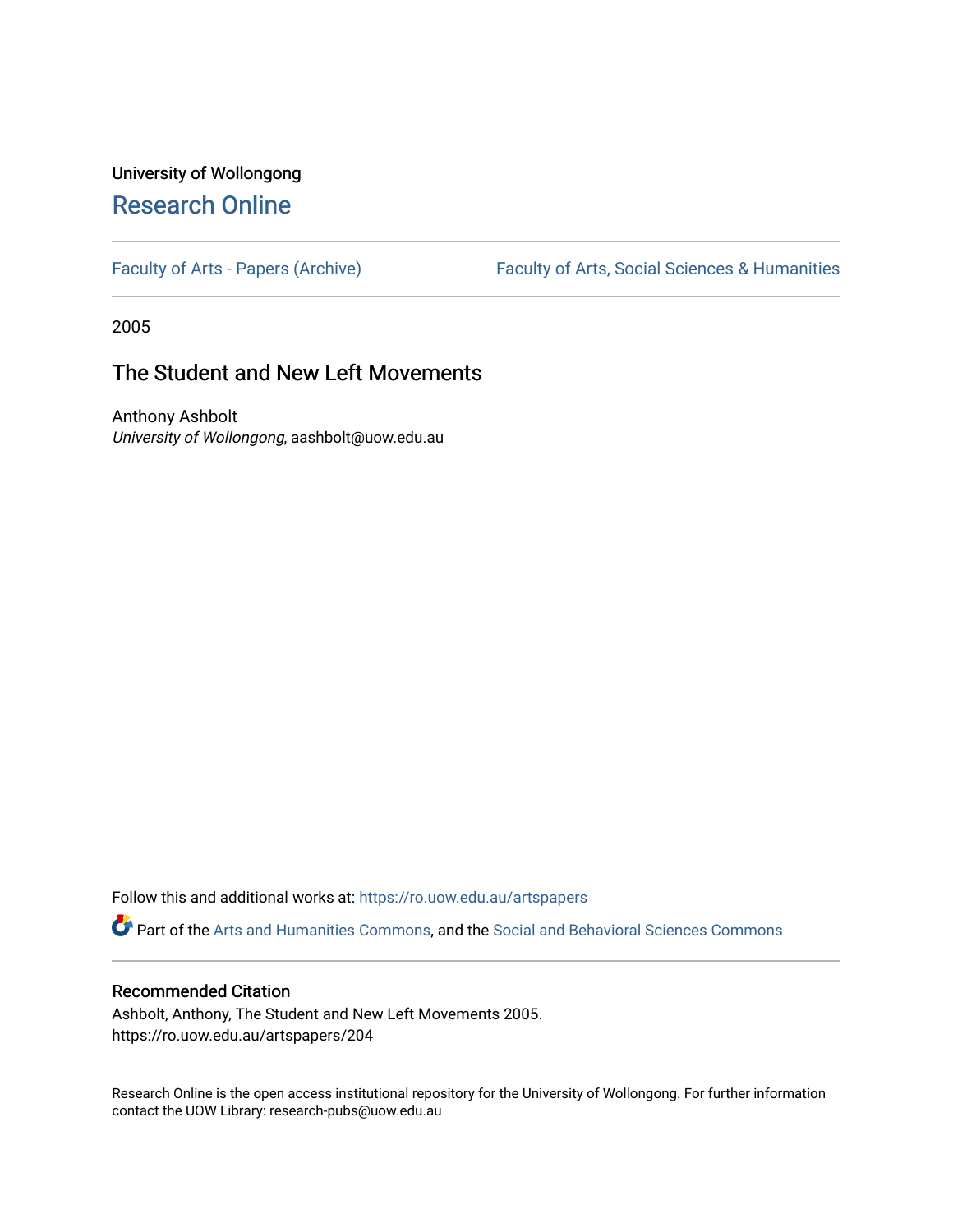# **A Turbulent Decade:**

--

**1** I .~

# **Social Protest Movements and the Labour Movement, 1965-1975**

• Edited by **Beverley Symons and Rowan Cahill**

Published by Sydney Branch, Australian Society for the Study of Labour History, 2005. PO Box 1027, Newtown, Sydney, 2042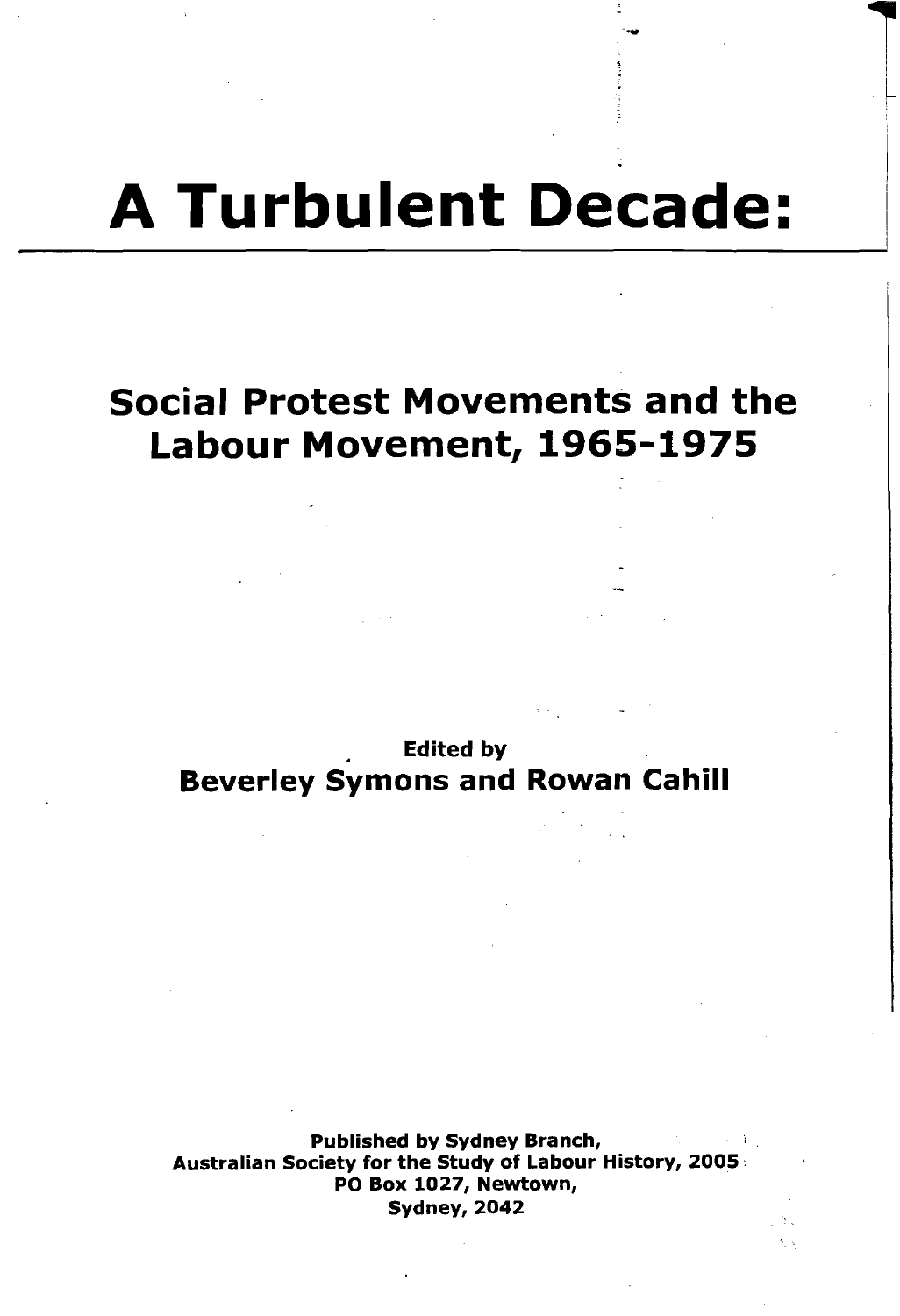### **CHAPTER TWO:** indi, Avi aad **THE STUDENT AND' NEW LEFT MOVEMENTS**

### **ANTHONY ASHBOLT\***

For some years now, the 1960s have been contested terrain. Many-commentators have rushed to specious judgements about the radical politics of the era, while others have struggled valiantly to keep memories alive. Much of the politics of the contemporary epoch is being played out through the lens of the sixties. This seems like a grand and perhaps foolish claim but it needs to be understood that the neo-liberal and/or neoconservative agenda (and I will include hawkish foreign policy in this) is substantially directed at burying the sixties, the radical sixties. The gains of the various social movements, in particular the anti-war and civil rights movements movements, have been under attack since the mid-1970s.

The new right, as it was known then in the mid-1970s, was a revanchist movement seeking to recover and reconstitute traditional structures of authority. Subsequently, the fall of the Soviet Union and the triumph of neo-liberalism in much of the west, signalled an end not only of the Cold War but also, of course, an end of history and specifically the sort of history which concerns utopian dreams of a **different** society and concrete struggles for a **better** society.

Yet, paradoxically, the neo-liberals and their fellow travellers on talkback radio (whose lack of an ideological perspective is matched by their lack of ethics) prattle on about the new chattering class of left-liberals, a class which supposedly dominates the current policy process. At the very time they and others are noisily burying the radical sixties, they announce its victory. This dialectical dance (and note that they do use a Marxist architectural framework) neatly obscures the contraction of the public sphere, the withering away of democratic politics, the transformation of citizens into consumers and the atrophying of social networks of solidarity.

There is no point in being nostalgic about the past but it is important to remember history and to revive memories of the 1960s as a decade when the structures of power in advanced capitalist society (and also in the Third World) were under assault, when democracy came alive in the streets, when those marginalised because of their race, gender or sexuality found a voice, when we knew that we were participating in the making of history. There are, of course, those who see only negatives flowing from this. Take the distinguished American historian, Stephen Ambrose, and his remarks about the anti-war movement in America:

The antiwar movement had a chance to create a genuine party of the left in America,

\* Founder of School Students Against the War, 1965; student activist at Macquarie University, 1970s and active in the anti-apartheid movement. Currently lectures in Politics at the University ofWollongong, including on the 1960s protest movements in the United States.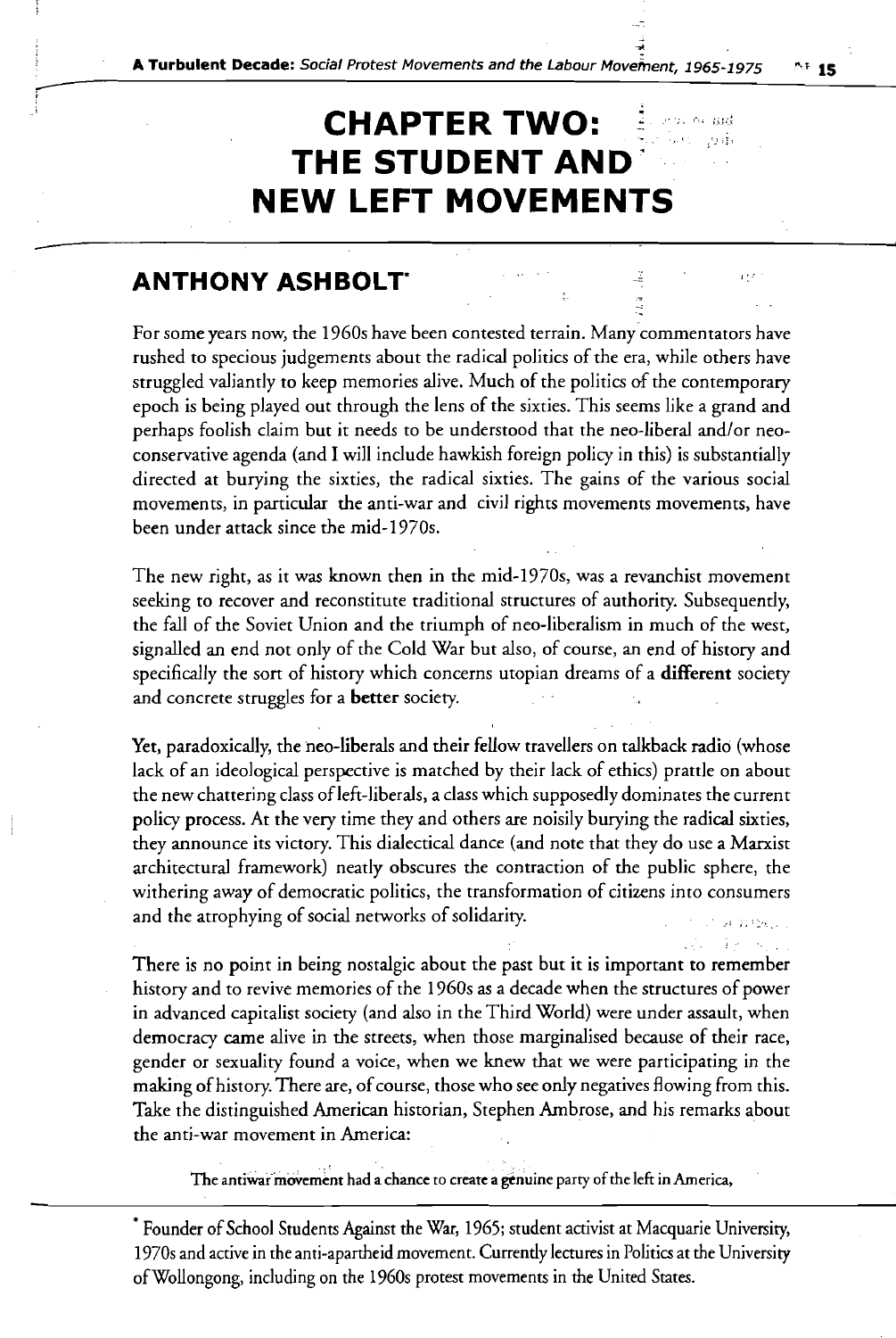but instead it took its opportunity to print a license to riot, to scandalize, to do drugs and group sex, to talk and dress dirty, to call for revolution and burn flags, to condemn parents and indeed anyone over thirty years of age, in an excess of free will and childish misjudgment seldom matched and never exceeded,

 $\sim$  15  $\pm$  36  $\sim$  16  $\sim$  16  $\sim$  16  $\pm$  36  $\sim$  16  $\sim$  16  $\sim$  17  $\sim$ 

Personally I cannot recall it being that much fun. Perhaps we were more sober and staid in Australia. The Ambrose quote is from the Foreword to a 1995 book by Adam Garfinkel, *Telltale Hearts: The Origins and Impact ofthe Vietnam antiwar movement,* the central argument of which is that the antiwar movement prolonged the war. This preposterous claim is fast becoming common sense, with a constant rewriting of history. There has been a spate of books rewriting the history of the war from the vantage point of imperialism. It is thus more urgent than ever that we keep alive our memories and our knowledge of the sixties and of the events surrounding that decade. The rewriting of history is helping fuel a bellicose American foreign policy, something with which those of us once active in the antiwar movement are only too familiar.

The historical distortions and mythologies are also evident in Australia. Take the recent ABC television series *Australians at War*. Its elevation of the Vietnam vet to the figure of tragic hero came at the expense, yet again, of the Vietnamese people. Its general grasp of history was fragile and solipsistic, while its treatment of the antiwar movement was both cursory and derisory.

As memories fade, mythologies abound and the radical sixties are to be held accountable for every contemporary sign of moral degeneracy. Yet underpinning the politics of the period was a profound sense of morality; a moral urgency which confronted the evils of racism and imperialism and injustice. From the southern preachers like Marrin Luther King to Catholic priests like the Berrigans (or in Australia, Edmund Campion and Charlie Bowers), the overtly religious dimension of protest in the 1960s should not be forgotten.

Yet morality, of course, is not the exclusive preserve of religion and we all, even those of us in the counterculture, operated within a definite ethical framework. To be sure; a prudish morality was questioned, lifestyles were opened up and there was cultural experimentation which may have seemed on the surface to be amoral or, for some, immoral. Yet even the slogan "make love not war" (which may sound corny now) resonated with moral urgency. Hippies developed a living critique of the spiritual wasteland of urban America, first in the cities themselves and then later in the country.

Whatever the inadequacies of that critique, it still has force today and may have helped change the way we eat or grow vegetables or think about the environment. So, too, the ideas of the new left and civil rights movement reverberate today, even in what is meant to be something entirely new - the anti-globalisation movement. After all, affinity groups are back - do the young anti-globalisers really think they invented them, or the idea of loose free-floating coalitions (which were a feature of the Berkeley campus in America in the 1960s)?

 $> 2\%$ 

"'i.:'i,", ) .':"" " *"E,i;*

 $_{\rm{2.50\%}}$  (  $\rm{km/s}$  ) :  $\sim$ 

iii <sup>I</sup> Iii 'I I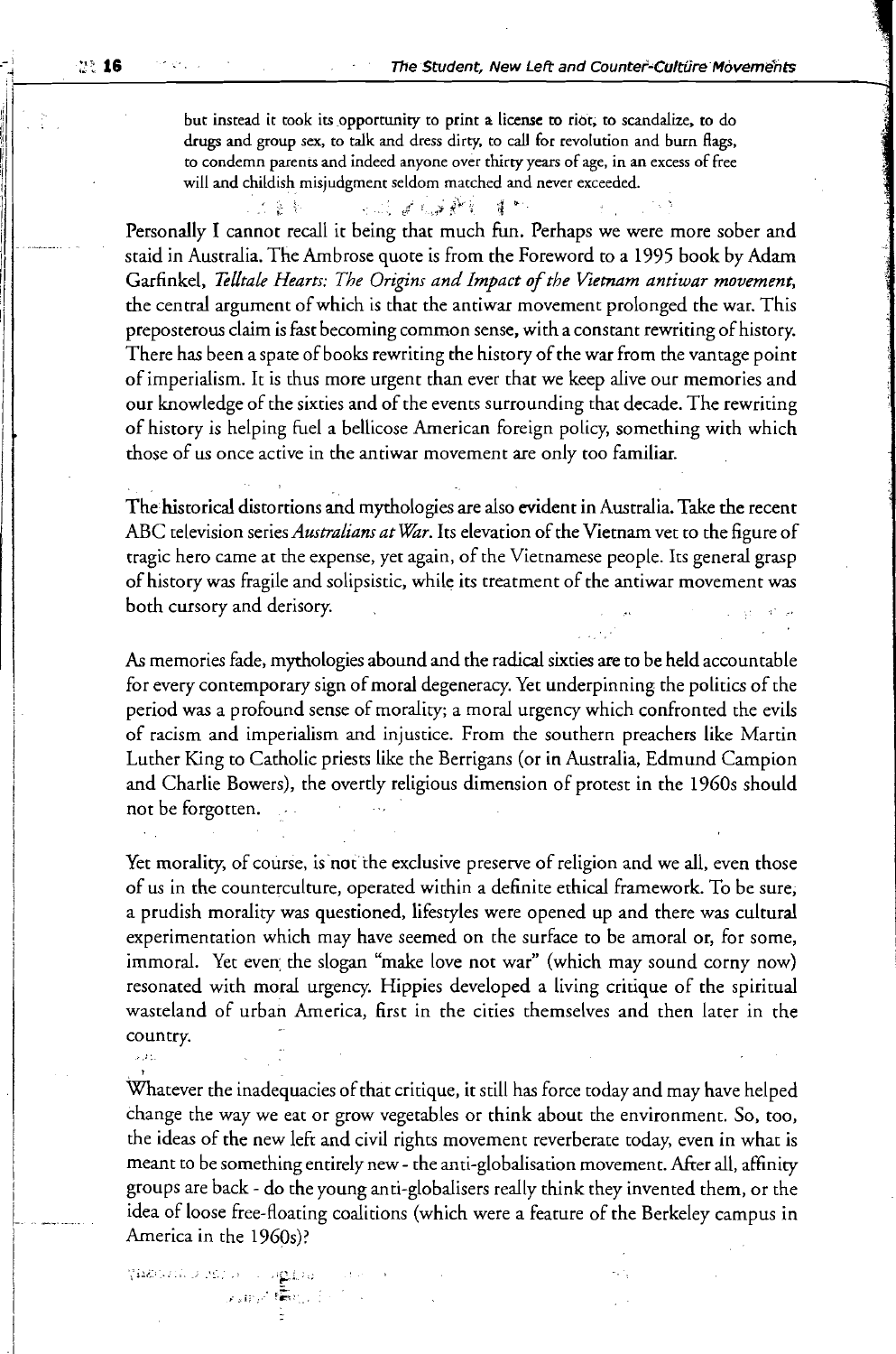-~

Histories of sixties radicalism in America tend to bypass the labour movement. It is received wisdom that the labour movement thete was pro-war. Yet this is not entirely accurate and the labour movement had been involved very much in civil rights campaigns. (One needs only think of Miles Horton and the Highlander Folk School which trained both labour and civil rights activists and of the song 'We Shall Overcome' which started out as a spiritual, became a labour song, and ended up as the signature tune of the civil rights movement). Moreover, Students for a Democratic Society began life as the youth organisation of the League for Industrial Democracy, a social democratic organisation with strong links to the trade union movement. And it is no coincidence that the San Francisco Bay Area became effectively the western centre for social, political and cultural dissidence, as that region had a strong labour, pacifist, communist and anarchist heritage.

Indeed, the Communist Party in the Bay Area (and the west coast as a whole) was more progressive and more in line with the 1960s social movements than elsewhere in America. Thus it was that the leader of the civil rights campaigns in 1964 in San Francisco, particularly those concerned with the Sheraton Hotel and Auto Row, was Tracy Sims, a young black woman member of the DuBois Club, the youth wing of the Communist Party. Also, Bettina Aptheker, another DuBois Club member, was a leader of the Free Speech Movement. And Carl Bloice, manager of Robert Scheer's Berkeley peace campaign for Democratic congressional nomination in 1966, was a prominent local communist. The distance between the old left and the new was not as great in the BayArea as elsewhere in America. Moreover, the new left was never entirely new anyway and even in America eventually returned to the class politics which had informed the old left.

Similarly, in Australia the trade union movement and Communist Party played a significant role in the social protest movements, particularly the civil rights and antiwar movements, but also later in the environment movement. Indeed, the Green Bans can be regarded as Australia's signal contribution to environmental action internationally. Those who imagine that the antiwar movement was simply a young people's movement, forget the early involvement of trade unions and organisations like Save our Sons. Far too much has been made of the generational aspect of sixties radicalism. Sections of the student population did arise as rebellious fractions of schools and universities. Almost invariably, however, there were older mentors present to provide guidance and wisdom. ر :<br>7 تاریخچه برابرد ایران

This is true even of the counterculture - in America, the whole Haight Ashbury phenomenon was really begun by people already in their thirties or older, and was propelled by a cast of characters like Allen Ginsberg, who were hardly all young (which is not to deny the overwhelming presence of youth in Haight Ashbury by late 1966). In Australia, Ian Channel proved inspirational to many much younger than himself. In short, the movements of the sixties (and in terms of periodizing the sixties in Australia, I do take it up to 1975) were cross-generational, even though the young did have special roles to play.  $1.1 - 3.7 < ... < 1.01 < ... < 1.1$  . The set Experiment CO2015  $\&$   $I$ 

To remember the sixties is to remember a time of dynamic political activism, exciting cultural experimentation and intellectual engagement with the issues of the time. Many